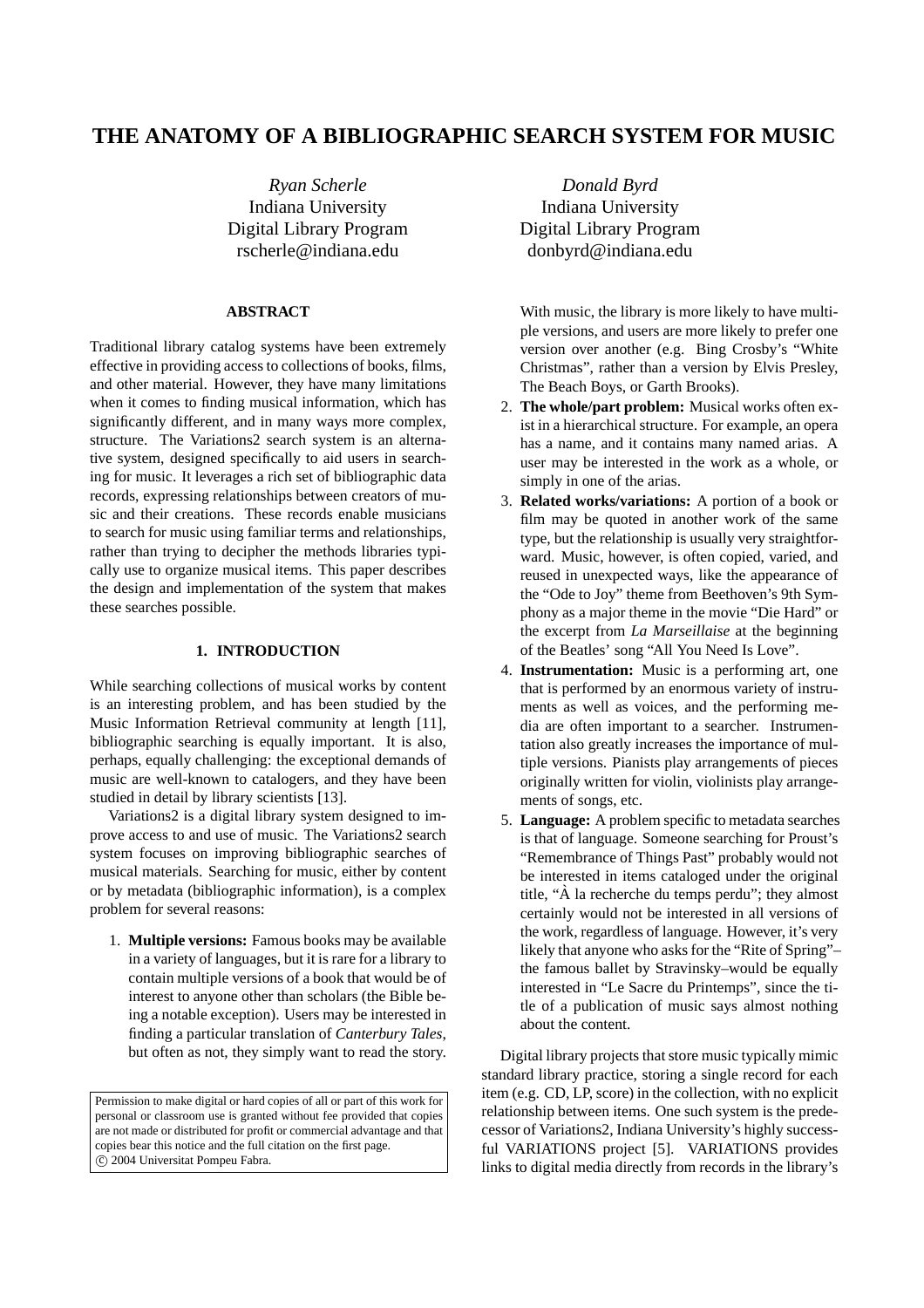

**Figure 1**. System architecture

online catalog. Since the search functionality is handled by the standard library catalog, the problems described above affect search results, often making music difficult to find.

Smiraglia [12] argues that to correct these problems, music retrieval systems must be centered on the musical work, rather than the individual item in a library's collection. The Functional Requirements for Bibliographic Records (FRBR) developed by the International Federation of Library Associations and Institutions [7] makes a similar argument for general library materials, and some FRBR-based systems have begun to appear.

To date, few music projects have adopted work-based models. One system that attempts to manage work information independently of album information is the All Music Guide [1]. This system provides links between albums and works, allowing for some navigation between versions of a work, but the system is still largely itembased.

Variations2 uses a work-based model to support searching and browsing. This model collects all versions of a work in response to searches, regardless of instrumentation or language. Links are provided from whole works to their parts, and searches for a named portion of a work will find the relevant whole work. The next section gives an overview of the Variations2 architecture, which provides a framework for the subsequent description of the search system itself.

# **2. SYSTEM ARCHITECTURE**

Variations2 allows users to access music in a variety of formats (audio recording, score images, and, soon, encoded scores). The Variations2 system has a modular design, separating storage of media files from storage of the bibliographic metadata. The structure of the system is shown in Figure 1.

Users primarily interact with the Variations2 client. The client contains low-level modules that access metadata and play/display the library's media content. User-level tools, built on top of these low-level modules, include an audio player and a score viewer, as well as a tool for synchronizing playback of recordings and scores, and a tool

for diagramming the form of a musical piece. The client is written in Java, using the Swing user interface toolkit, which makes it portable. The full version of the client runs on Windows and Mac OS X, while many non-graphical functions can also be performed on other operating systems, including Linux and AIX.

Clients use Java's protocol for Remote Method Invocation (RMI) to communicate with the Variations2 server. The server mediates access to all library materials, including audio recordings, scanned score images, and the repository of metadata describing these materials. All requests to the server must pass through an access-control system. Like the client, the server is written in Java, and can run on multiple operating systems.

Bibliographic records and user account information are stored in a metadata repository using IBM's relational database system, DB2. To facilitate searching of textual information, the database uses DB2 Net Search Extender. The database design is described further in section 5.2.

After a search has identified bibliographic records for desired media items, users can open the items in the appropriate tool. When the client requests access to an audio recording, the server checks that the user is allowed to access the recording, and then issues the client a *lease*. The lease contains a URL to media on the streaming server. This URL is valid for a limited time period, forcing the client to renew the lease periodically. The streaming server runs Apple's Darwin Streaming Server package. Using QuickTime for Java, the client has full control over any media for which it holds a lease. Audio is streamed in two formats: 192kb bps MP3 for high-bandwidth connections and 32kb bps AAC format (within MPEG4) for low-bandwidth connections.

A similar process is followed when the client requests a score image. In this case, the lease contains the URL of a multi-page image on a Web server. Score images are stored in the DjVu format developed by AT&T Labs [4]. DjVu's compression technique, which separates foreground information from background information before compressing, allows for files of small size to retain extremely high quality. Other compression formats, which try to compress foreground and background together, tend to lose significant musical markings (e.g. note stems, dotted notes) and distort staff lines.

# **3. THE SEARCH PROCESS**

From a user's point of view, searching Variations2 is similar to using a search engine on the Web. The basic search screen, shown in Figure 2, allows the user to enter a creator/composer of a musical work, a performer, the name of the work itself, the work's musical key, or the type of media on which the work appears. Most of the search results are hyperlinks which lead to more detail and/or media. Users can also page forwards and backwards through previously-viewed result screens.

A music student searching for works by J. S. Bach may simply enter "bach" into the creator/composer field, as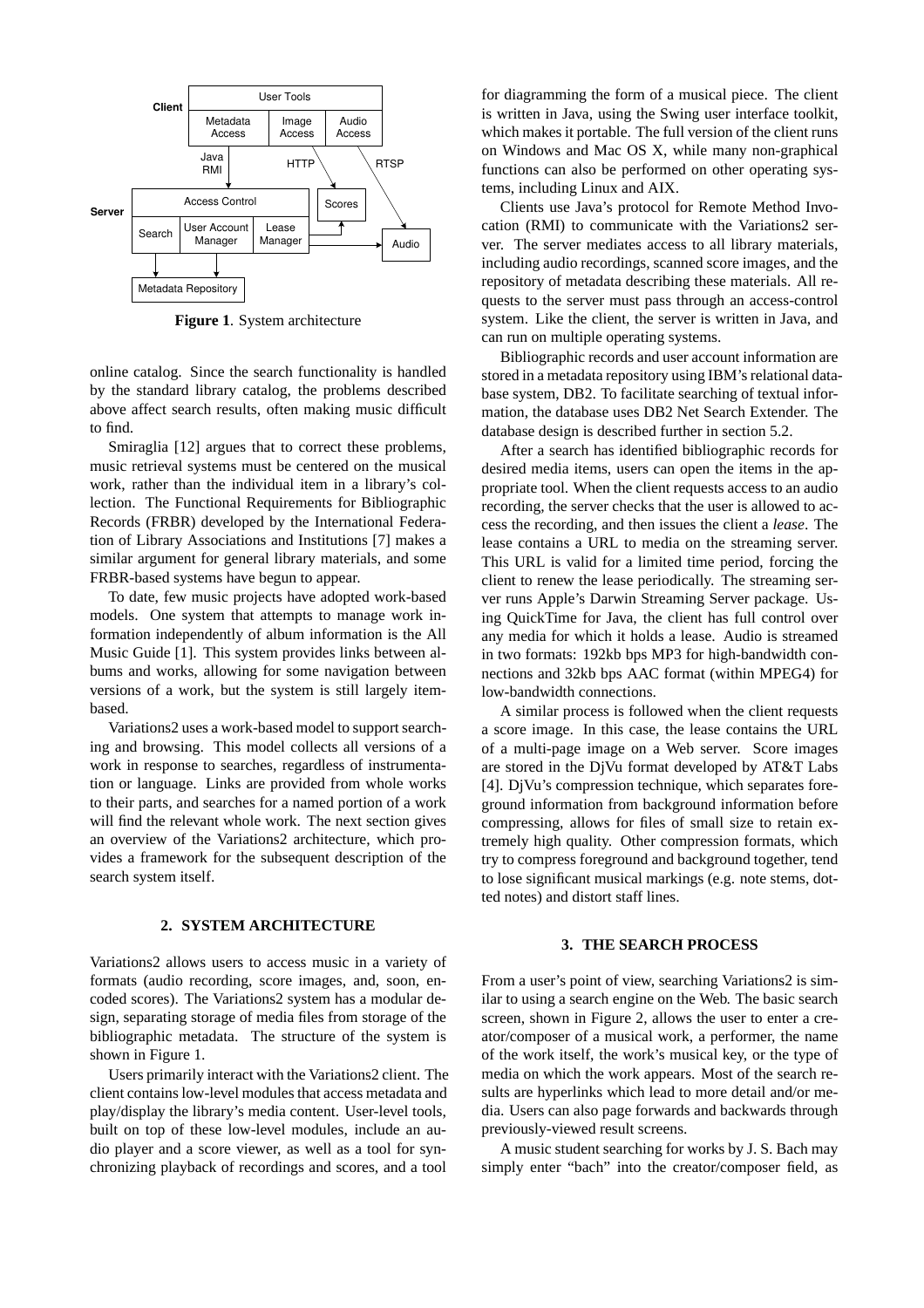| Variations2 Search Window 1                 |                                                     |                                                      | $  $ $\Box$   $\times$ |
|---------------------------------------------|-----------------------------------------------------|------------------------------------------------------|------------------------|
| Edit Bookmarks Admin Window<br>File         | Help                                                |                                                      |                        |
| Basic   Advanced   Keyword   Browse   Admin |                                                     |                                                      |                        |
| Creator / Composer bach                     |                                                     | Examples: bach, "Johann Sebastian", moz, faure       |                        |
| Performer / Conductor                       |                                                     | Examples: bernstein, nbc orch, beatle                |                        |
| <b>Work Title</b>                           |                                                     | Examples: sonat, sym 94, "symphonies, H.I, 94", hymn |                        |
|                                             |                                                     |                                                      |                        |
| Key All                                     | Media Format 4<br>lai                               | $\overline{\phantom{0}}$                             | Search<br>Clear        |
| $\leftarrow$ Back                           | <b>Cancel</b><br>Forward $\Rightarrow$              | Sort By:<br>$Name \nightharpoonup$                   | Show: 4                |
|                                             |                                                     |                                                      |                        |
| 4 creators matching bach were found.        |                                                     |                                                      |                        |
| Select All                                  |                                                     |                                                      |                        |
|                                             |                                                     |                                                      |                        |
| 1 Name:                                     | Bach, Carl Philipp Emanuel 1714-1788 (Edit) 0       |                                                      |                        |
| Role:                                       | Composer                                            |                                                      |                        |
| 2 Name:                                     | Bach, Johann Sebastian 1685-1750 (Edit)             | a                                                    |                        |
| Role:                                       | Composer, Writer of Accompanying Material, Arranger |                                                      |                        |
|                                             |                                                     |                                                      |                        |
| 3. Name:                                    | Bacharach, Burt 1928- (Edit) <sup>8</sup>           |                                                      |                        |
| Role:                                       | Composer                                            |                                                      |                        |
| 4 Name:                                     | Smith, Harry Bache 1860-1936 (Edit) <sup>1</sup>    |                                                      |                        |
| Role:                                       | Lyricist/Poet/Text Writer                           |                                                      |                        |
|                                             |                                                     |                                                      |                        |
|                                             |                                                     |                                                      |                        |

**Figure 2**. Search screen

shown in Figure 2. Results are displayed in the bottom half of the search window, indicating that four creators in the system match the name "bach".

In this case, the user is not immediately presented with a list of library holdings (i.e. sound files and scores). Presenting a complete list would cause problems similar to those of standard library search systems. Instead, the user is asked to disambiguate the query by choosing one of the creators matching "bach". Clicking on the entry for "Bach, Johann Sebastian" will retrieve a list of the works composed by him that are available in the system.

Throughout the disambiguation process, if a result set contains exactly one item, that item is automatically selected, and the query continues without user intervention. For example, if the user searches for creator name "beethoven", and there is only one result, the client will immediately issue a new query to get Beethoven's works, and the first result screen shown to the user is the list of works. This allows users to provide only as much information as is necessary to retrieve the desired content. If, during the disambiguation process, the user prefers to view all matching items, they may click on the "Select All" link at the top of the results (see Figure 3).

| 4 creators matching bach were found. |                                                    |
|--------------------------------------|----------------------------------------------------|
| Select All                           |                                                    |
| $1.$ Name:<br>Role:                  | Bach, Carl Philipp Emanuel 1714-1788 0<br>Composer |

# **Figure 3**. Search results detail

The number of disambiguation screens a user must go through is dependent on the query fields the user completes as well as the contents of the library, but is never more than four, and is typically only one or two. When a user reaches the end of the disambiguation process, they will reach a screen that displays occurrences of the requested work in the library's collection. Figure 4 shows the results of selecting "Bach, Johann Sebastian" from the creator listing, and then selecting "Brandenburgische

| W Variations2 Search Window 1                                                                                                                    | $  $ $   \times$                                                         |  |
|--------------------------------------------------------------------------------------------------------------------------------------------------|--------------------------------------------------------------------------|--|
| Edit Bookmarks Admin Window<br>File                                                                                                              | Help                                                                     |  |
| Basic   Advanced   Keyword   Browse   Admin                                                                                                      |                                                                          |  |
| Creator / Composer bach                                                                                                                          | Examples: bach, "Johann Sebastian", moz, faure                           |  |
| Performer / Conductor                                                                                                                            | Examples: bernstein, nbc orch, beatle                                    |  |
|                                                                                                                                                  |                                                                          |  |
| <b>Work Title</b>                                                                                                                                | Examples: sonat, sym 94, "symphonies, H.I, 94", hymn                     |  |
| Key All                                                                                                                                          | Media Format All<br>las<br>Search<br>Clear                               |  |
| 中 Back                                                                                                                                           | Sort By: Work Title<br>Show: All<br><b>Cancel</b><br>Forward <           |  |
| 3 occurrences were found with the Work Title matching Brandenburgische Konzerte. Nr. 1<br>where:<br>- the Creator matched Bach, Johann Sebastian |                                                                          |  |
| 1. Work Title:                                                                                                                                   | <b>国 View</b><br>Brandenburgische Konzerte. Nr. 1 (Edit) <sup>(1)</sup>  |  |
| From Score:                                                                                                                                      | The six Brandenburg concertos (Edit)                                     |  |
| Composer:                                                                                                                                        | Bach, Johann Sebastian 1685-1750 (Edit)                                  |  |
| Publisher                                                                                                                                        | Lea pocket scores                                                        |  |
| 2. Work Title:                                                                                                                                   | <b>OListen</b><br>Brandenburgische Konzerte, Nr. 1 (Edit) <sup>(1)</sup> |  |
| From Recording:                                                                                                                                  | Brandenburg concertos [sound recording] (Edit)                           |  |
| Composer:                                                                                                                                        | Bach, Johann Sebastian 1685-1750 (Edit)                                  |  |
| Conductor                                                                                                                                        | Schuricht, Carl 1880-1967 (Edit) 图                                       |  |
| Performer:                                                                                                                                       | Ensemble baroque de Zurich (Edit)                                        |  |
| Publisher<br>3. Work Title:                                                                                                                      | Pretudio<br><b>OListen</b>                                               |  |
|                                                                                                                                                  | Brandenburgische Konzerte. Nr. 1 (Edit) <sup>®</sup>                     |  |
| From Recording:                                                                                                                                  | The Brandenburg concerti [sound recording] : S. 1046-1051 (Edit)         |  |
| Composer:                                                                                                                                        | Bach, Johann Sebastian 1685-1750 (Edit)                                  |  |
| Conductor                                                                                                                                        | Koopman, Ton 1944- (Edit) 图                                              |  |
| Performer:                                                                                                                                       | Amsterdam Baroque Orchestra 1979- (Edit)                                 |  |
| Publisher:                                                                                                                                       | Musical Heritage Society                                                 |  |

**Figure 4**. Search results: library holdings

Konzerte. Nr. 1" from the list of works. Variations2 currently includes three occurrences of this work, two recordings and a score. The result screen includes buttons to open each item in the appropriate media player.

In addition to the basic searches described above, users can click one of the tabs at the top of the main search window (see Figure 2) to access additional searching options. An advanced search screen provides more query fields than the basic screen, including subject headings, album/score title (as opposed to the title of a single work), and contributors other than creators or performers (described below). A keyword search screen provides searches more typical of existing library search systems, allowing search over terms appearing anywhere in relation to a recording or score. A browsing system allows users to quickly learn the extent of the system's content. Catalogers and system administrators may use an additional search screen that supports search over administrative data, including the current status of a record and the time it was created or last modified.

# **4. THE DATA MODEL**

To search information in this way, the metadata must be structured to accurately reflect the relationships between musical entities. The MAchine-Readable Cataloging (MARC) [9] records that are standard in library catalogs have many difficulties capturing these relationships [6].

The Variations2 data model, shown in Figure 5, is an entity-relationship model that allows for rich representation of the relationships between musical works, creators, performers, and performances, with a minimum of redundant information. This model is very similar to the FRBR model [7]. The Variations2 data model includes five record types:

• **Work:** Represents the abstract concept of a musical piece or set of pieces.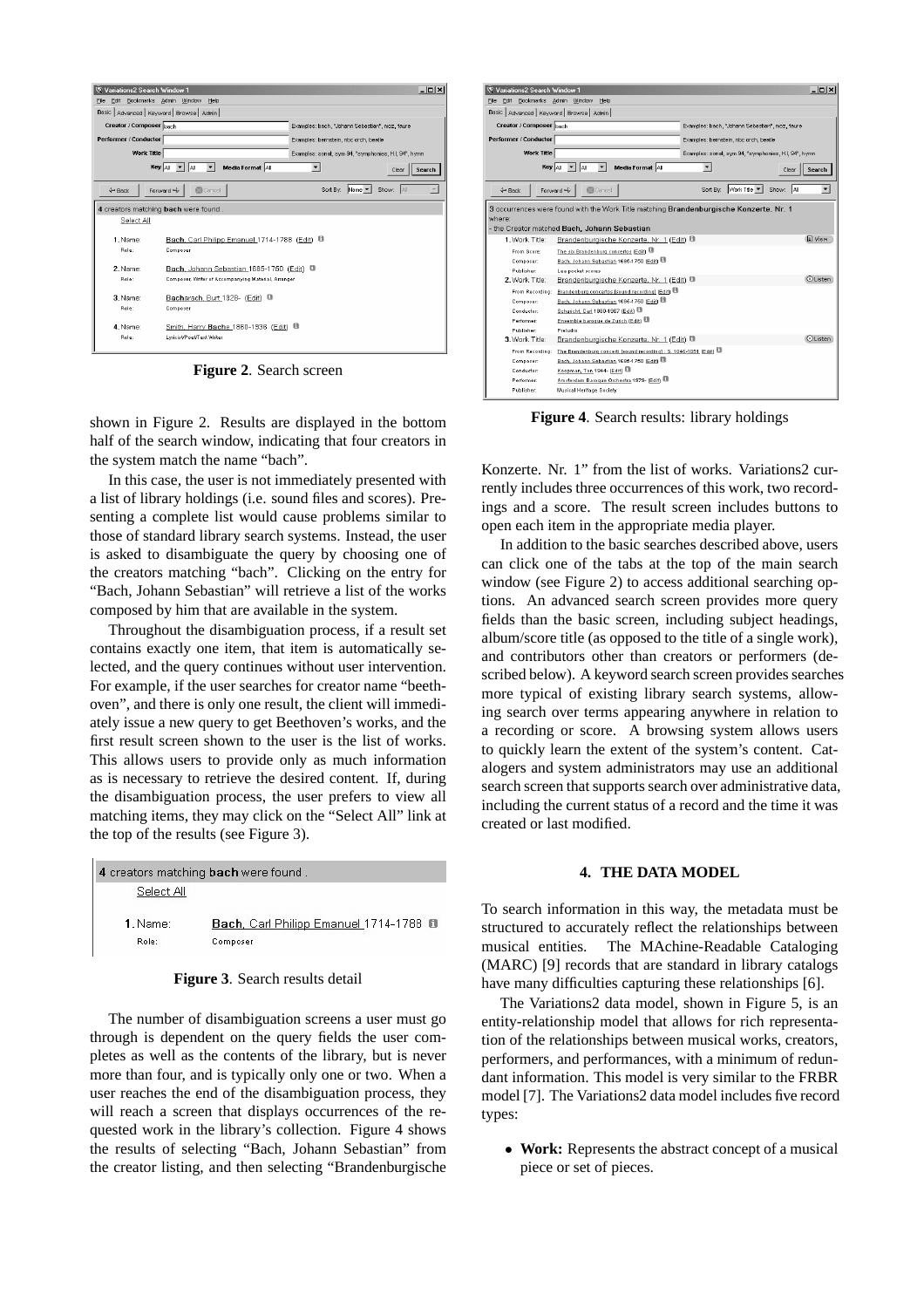

**Figure 5**. Data model example

- **Instantiation:** Represents a manifestation of a Work as a recorded performance or a score.
- **Container:** Represents the physical item (or set of items) on which Instantiations can be found. There may be many Instantiations on a single Container.
- **Media Object:** Represents a piece of digital media content, such as a sound file or score image.
- **Contributor:** Represents a person or group who contributed to the creation of music.

To facilitate searching, Contributors are broken down into three classes based on the nature of their contribution:

- **Creator:** A Contributor attached to a Work. That is, a person/group who contributed directly to the creation of the musical piece, but not necessarily to any particular performance or score. This is usually a composer or lyricist.
- **Performer:** A Contributor attached to an Instantiation. This is a person/group who contributed to the creation of a particular performance or publication of a Work. This usually corresponds to the traditional definition of a performer, but can also encompass contributors like conductors and remix artists.
- **Other Contributor:** A Contributor attached to a Container. This is a person/group who contributed to the creation of a the actual album or score volume. While this designation is not used very often, it can be useful for famous producers, or individuals who write liner notes.

Each type of record holds a variety of fields containing descriptive, administrative, and structural metadata. Figure 6 shows the Variations2 details screen for J. S. Bach, illustrating some of the descriptive information that is stored in Contributor records. Administrative metadata includes information about the record's creation, the number of times it has been accessed, and information about related records in other library systems (e.g. OCLC or IU's main library catalog). Structural metadata includes both information about relationships between the records (as shown in Figure 5) and structure within a record. A

| Record View for Bach, Johann Sebastian                 |  |  |
|--------------------------------------------------------|--|--|
| Bach, Johann Sebastian (1685 - 1750)                   |  |  |
| Place of Origin                                        |  |  |
| Eisenach, Germany                                      |  |  |
| Resources                                              |  |  |
| "The New Grove Dictionary of Music Online", article on |  |  |
| 'Bach, §III: Individual members: Johann Sebastian      |  |  |
| Bach'                                                  |  |  |
| Variant Names                                          |  |  |
| 1. Bakh, logann Sebastian                              |  |  |
| 2. Bakh, Y. S                                          |  |  |
| 3. Bach, Jean Sébastien                                |  |  |
| Save As<br>Close                                       |  |  |

**Figure 6**. Details for Contributor J. S. Bach

Container record representing a set of CDs will have a Container Structure with one node for each CD, and subnodes for each track on a CD. Likewise, the structure of a Container for a score will have a hierarchy of nodes, with the lowest level nodes representing individual pages. This structure can be used by the various user tools to navigate the Container.

Usually, a Container record will contain structure appropriate for navigation, but in some cases, the structure of a Container does not correspond to Works in the system. A user may be interested in hearing The Beatles perform "Blue Suede Shoes". However, the only occurrence of this performance in the library is part of a medley, and begins in the middle of a CD track. To overcome this problem, Variations2 uses a structural metadata element called a Binding, which connects an Instantiation, Work, and Media Object. The Instantiation for The Beatles' performance of "Blue Suede Shoes" contains specific time offsets into the appropriate Media Object. When the user selects this Instantiation from the search results, the audio player uses the Binding structure to open the media at the correct point. More detailed Bindings can be created as well, down to the level of one Binding for each measure in a piece. The user tools can use this structure to navigate a Media Object with respect to the structure of a Work, independent of the structure represented in the Container. Details about the Variations2 data model can be found in [10] and [8].

#### **5. DATA CREATION AND STORAGE**

With a highly-connected data model, care must be taken to create and store the records in a manner that preserves the relationships. The records are created by importing data from other sources, augmented with manual cataloging. For storage, the data records are mapped into the tables of a relational database.

# **5.1. Record creation**

When a new item (i.e. Container) is added to the system, initial metadata is imported from a MARC bibliographic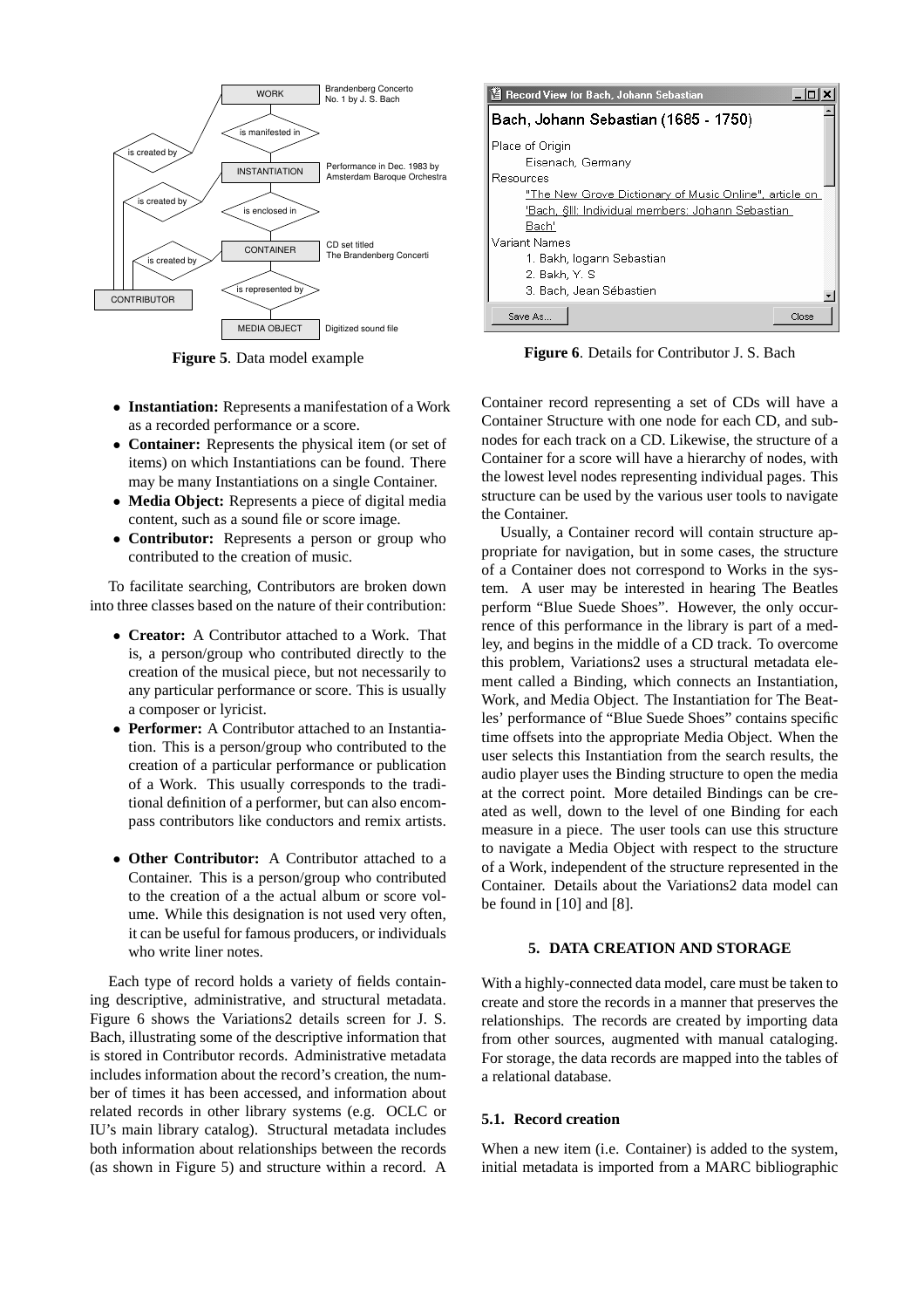record in the library's online catalog system. The import system identifies as much information as possible from the MARC record, and fills the corresponding fields of a Container record. The MARC record for a Container often contains the names of Contributors or Works that appear on the Container, but these names are not explicitly linked to the structure of the Container. A human cataloger uses this information to create new Contributor or Work records, or link to existing ones.

In addition to the MARC bibliographic records used to populate fields in the Container, Variations2 makes use of existing MARC authority records representing many musical works and contributors. These records provide another source from which information may be imported, but some data must still be entered manually. In particular, nearly all information in the Instantiation record (including Bindings) must be generated by a human cataloger, as there is no corresponding information in the MARC format.

#### **5.2. Metadata repository**

Once records have been created, they are stored in a relational database using IBM's DB2, version 8.1. One table is stored for each record type, as well as a single table to hold information common to all record types (status, creation time, etc.). A set of utility tables stores fields that may be repeated within a record, like notes. Fields such as personal names and album titles that need the advanced searching features provided by DB2 Net Search Extender are copied to a separate index table, called TextIndex.

| Table Name           | <b>Contains</b>                 |
|----------------------|---------------------------------|
| Entity               | Fields that are common          |
|                      | to all primary records          |
| Work                 | Non-repeatable fields of a      |
| Instantiation        | record, and references to       |
| Container            | tables with repeatable fields   |
| Media Object         |                                 |
| Contributor          |                                 |
| ContributionSequence | Repeatable fields, which        |
| NoteSequence         | may come from any of            |
| ResourceSequence     | the primary record types        |
|                      |                                 |
| TextIndex            | Copies of fields that need      |
|                      | to be searchable as text        |
| <b>UserProfile</b>   | Information about user accounts |
| Group                | and their associated privileges |
| ReserveList          |                                 |

**Table 1**. Partial listing of database tables

The Contributor record for "Bach, Johann Sebastian", partially shown in Figure 6, is stored in the Contributor table. Each field of the record corresponds to a field of this table. The primary name is copied to the TextIndex table, along with the variant names. The Work table contains a record for "Brandenburgische Konzerte. Nr. 1". This Work record references a set of records in the ContributionSequence table. In this case, the set contains a single record, which refers to the "Bach" Contributor record.

When a record is requested from the database, the fields are retrieved from all tables related to the record, and assembled into a single Java object. Records may be retrieved from the database individually, or as sets in response to searches, as described in the next section.

# **6. SEARCH SYSTEM INTERNALS**

The actual work of searching is shared by the client and server. The client generates queries based on the user's requests, and renders results in an appropriate manner. The server takes queries and collects the matching records from the database.

#### **6.1. Client search process**

When the user clicks the "Search" button, the Variations2 client packages the requested fields into a query for submission to the server. The "bach" query described in section 3 is translated into a structure that looks like this:

| Constraints           | $Create(name) = back$  |
|-----------------------|------------------------|
| <b>Result context</b> | Creator                |
| Projections           | Creator(dates, names), |
|                       | Work(contributions)    |

**Table 2**. Initial query for Creator "bach"

*Constraints* are a straightforward encoding of the search terms entered by the user, labeled with the corresponding record types and fields. The *result context* indicates the primary type of record being sought at this point in the search process. This is an optional portion of the query, necessary for avoiding conflicts in certain cases. It will be further explained in Section 6.2. A set of *projections* is automatically selected by the client based on the constraints, indicating the types of records and fields that the server should return.

Even though the primary purpose of this query is to return Contributor records, the projection requests Work records as well. This is necessary because the Work record stores information about the role a Contributor played in the Work's creation, and the client will be displaying these roles to aid the user in identifying the correct Contributor. In Figures 2 and 3, roles are displayed under each Contributor's name.

After the query is processed by the server, the client receives a set of records encoded as Java objects. At this point, the record set will be transformed into HTML for display as a disambiguation screen, or if there is only one Creator in the result set, it will be automatically selected. In either case, a Creator will be selected, and a new query will be sent to the server. If J. S. Bach is selected, the new query will look like:

This query requests all Work records that have a Creator with ID 1015 (Bach's ID number). A projection for Creator is also set, since Creator's names are helpful in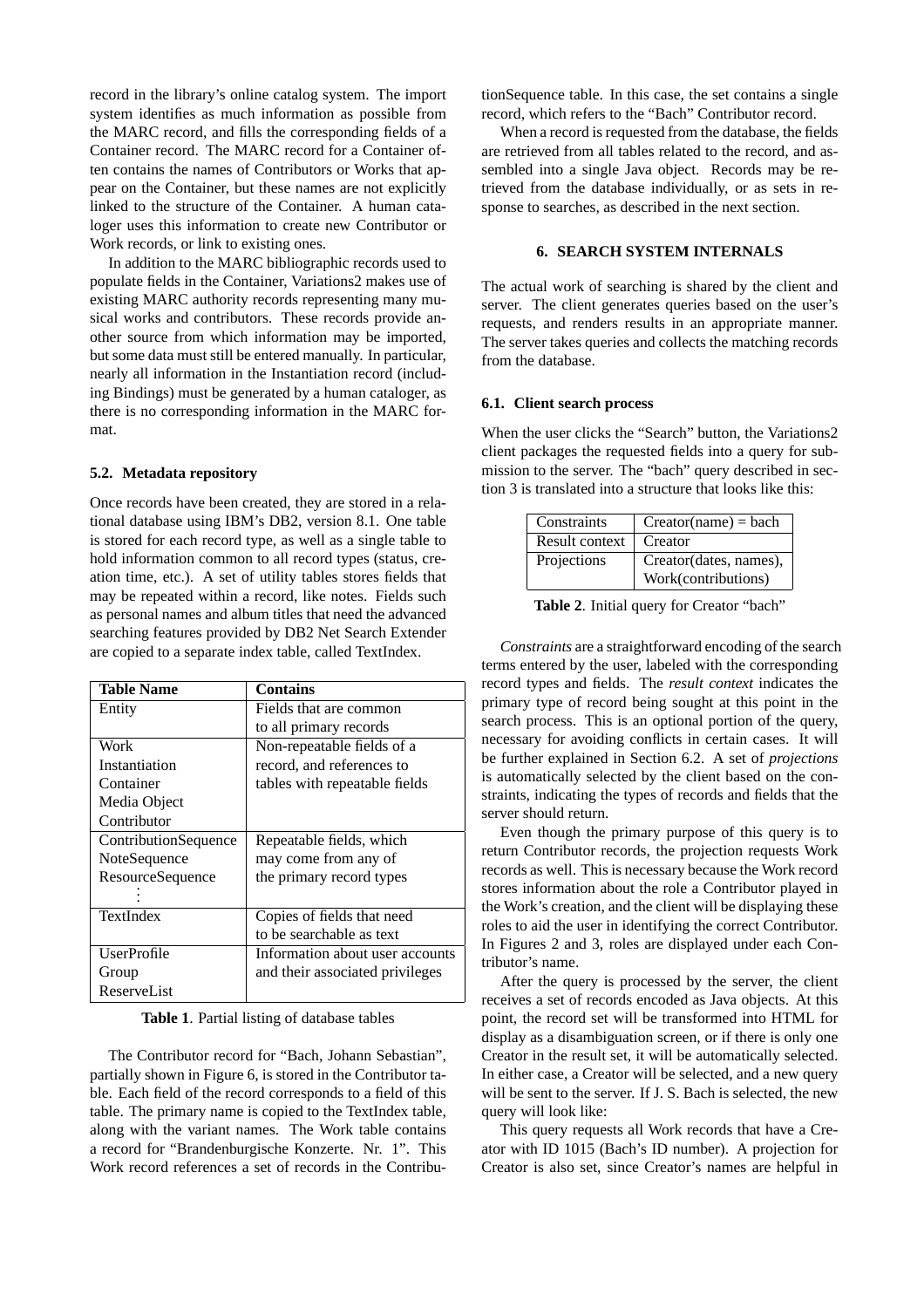| Constraints    | $Creator(id) = 1015$         |
|----------------|------------------------------|
| Result context | Work                         |
| Projections    | Work(all)                    |
|                | Creator(primary name, dates) |

**Table 3**. Continued query for Bach's works

the identification of Works, and are always displayed on a Work result screen. When the server returns the result set for this query, the user will be shown the Work disambiguation screen, and the process begins again, until a screen of library holdings (Instantiations or Containers) is reached.

### **6.2. Server search process**

The Variations2 server takes queries posed by the client in the format described above, and returns the appropriate Java objects. When the server receives a query, the following basic process is executed:

- 1. An SQL query is executed to retrieve ID numbers for records of the result context type.
- 2. An additional SQL query is executed for each projection, retrieving ID numbers of records related to the objects identified in step 2.
- 3. For each of the ID numbers identified in steps 1 and 2, a Java object is assembled from the database, projecting to include only the requested fields.

Queries may contain any combination of constraints, result context, and projections. Due to this complexity, SQL queries to identify matching records in the metadata repository are not hard coded. Instead, the server generates SQL queries automatically.

All constraints are used at every step of the search, since they are necessary to identify matching records. For example, if the user searched for Creator "bach" and Work title "west side story", the Creator constraint on its own would match several records, but none of these would correspond with records matching the Work constraint.

To ensure queries with multiple constraints correctly traverse relationships between the database tables, the server references a directed graph that stores the names of tables and fields that connect them. This graph is similar to Figure 5, with the addition of nodes to express the definitions of three Creator types described in Section 4. The server performs a depth-first traversal of the graph, starting at the node representing the target data type. When it reaches a node in the graph corresponding to a constraint in the query, it adds the constraint to the SQL statement, also adding select statements that link back to the starting data type.

These SQL queries can get quite long. The query shown in Figure 7 is one of the simplest, requesting Contributors that match the Creator name "bach". The first half of the query searches for the the name "bach" in any TextIndex records connected to the Contributor.name field. The second half of the query ensures that only Creator records are

found by linking Contributor records with records in the Work table.

Some constraints refer to fields in the Entity table, and apply to all record types. For queries containing these constraints, an initial SQL query is executed using *only* the Entity constraints, and the results are placed in a temporary database table. The original Entity constraints are then replaced with a constraint indicating membership in the temporary table, and the main query is executed. This allows for more efficient processing than applying the Entity constraints to each table as it is encountered.

Many queries do not require a result context, as the appropriate results could be generated by simply retrieving all records specified in the projections that conform to the constraints. A result context is necessary, however, when requesting the list of Works performed by a Performer. In this case, the constraints require Contributor records to be interpreted as Performers, but we also want to project for Creators, since the Creators are often the primary method for identifying a Work. If the same constraints were applied to all projections, no Creators would match unless they happened to be listed as both a Creator and Performer of the piece.

When the server has completed the process of finding and building matching records, the set is returned to the client for display to the user or use within one of the user tools.

#### **6.3. Increasing recall**

Because we are using a database for storage and retrieval of the data, the retrieval process finds only records that match the query exactly; partially-matching records are not found. In information retrieval terms, this is 100% precision (every document found is a desired document), but less than 100% recall (not every desired document is retrieved).

Since the contents of the database are focused on music, rather than on a broader collection of topics, precision is less of an issue than would normally be the case in an information retrieval system. Users of a focused system like this often want higher recall. Even though a database is being used, it is possible to trade precision for greater recall. Several techniques are used to increase the number of records matching a query:

- Variations in capitalization, diacritics, and punctuation are ignored. Terms in the TextIndex table are normalized, with punctuation and diacritics removed, and all letters converted to lower case. The same process is applied to any query terms that reference fields in the TextIndex.
- Terms are matched as individual keywords, not as phrases, making the order of terms within a field irrelevant, unless the user explicitly indicates a phrase with quotation marks.
- In the SQL statement, a wild card character is appended to each query term, allowing users to type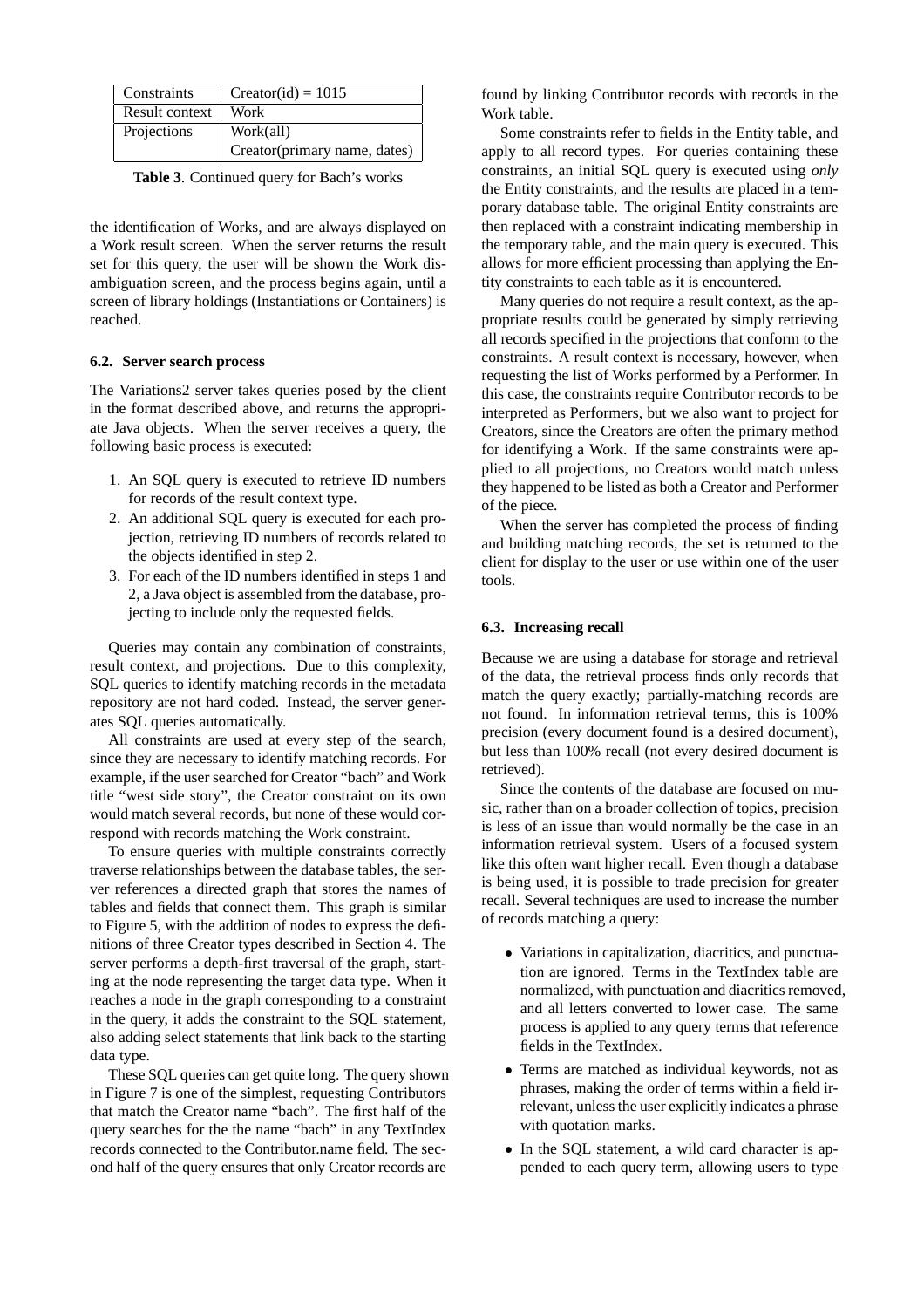SELECT Contributor.sql id FROM TextIndex, Contributor WHERE Contributor.name=TextIndex.sql id AND CONTAINS(TextIndex.text, '"bach%"')=1 AND Contributor.sql id IN (SELECT ContributionSequence.e contributorRef sql id FROM ContributionSequence, Work WHERE Work.contributions=ContributionSequence.sql id)

# **Figure 7**. SQL statement to identify "bach" as a Creator

only the first few letters of a name or title. This character appears as a percent sign in Figure 7.

• As with MARC authority records, the names of Contributors and are often supplemented with variant names, indicating alternate spellings of, or aliases for, the primary name. Figure 6 indicates some of the variant names stored with the Bach record.

As a result of these techniques, queries as varied as "bach, j. s.", "Johann Bach", and "Iog Seb. Bakh" will match the record for "Bach, Johann Sebastian".

## **6.4. Performance concerns**

Although search speed is not a major focus of the Variations2 project, results must be presented to the users quickly enough that they do not become dissatisfied. Executing complex SQL statements, building objects from the database, transferring objects across a network connection, and rendering result screens takes time. Variations2 makes extensive use of caching to quickly provide results for popular searches. Like a Web browser, the Variations2 client caches the results of searches, so the user can page forward and backwards without waiting for the server to answer a query. The server maintains two separate caches. One stores ID numbers that match recently executed queries, so that the database will only be searched once when multiple users execute the same query, as happens often for classroom assignments. The second server cache stores Java objects for recently requested ID numbers, allowing objects to be quickly projected and returned, without excess time building the fields of each object from the database.

In addition to caching results, the size of result sets is limited. At the time of this writing, the Variations2 system contains 1743 Works on 289 Containers. Eventually, we plan to include the nearly 9000 Containers represented in the original VARIATIONS collection [5], and continue growing in response to the needs of the IU School of Music. Non-specific queries that result in large result sets can cause many types of problems, including slowing response times, overflowing the Java RMI connection, or exceeding the amount of memory allotted to the client. Due to the highly connected nature of the data, splitting result sets into multiple pages is problematic, so the system currently places a hard limit on the number of objects in the result context that can be returned at a time.

#### **6.5. Avoiding blind alleys**

It is possible for queries to result in a "blind alley", where the constraints in the query lead to valid Contributor and/or Work records, but these records either have no associated Instantiations, or the associated Instantiations are not viewable by normal users. These sorts of problems are usually the result of items that are in the process of being cataloged. There are two possible solutions:

- 1. The server adds default constraints to every search, ensuring that the items found are connected by useraccessible records to valid Media Objects.
- 2. Cataloging work is performed in a separate database, and records are only copied to the production database when they would meet the criteria in solution 1.

Variations2 currently takes the first approach, but the second approach is being considered as a way to improve performance.

## **6.6. Keyword searches**

In addition to the field-based search described above, Variations2 provides a "keyword search" system that allows users to search for terms appearing anywhere in relation to a library item (i.e. a Container). This is similar to the type of search users traditionally perform in an online library catalog.

Keyword search works a bit differently than the basic search, since keywords for a given Container must be drawn from many types of records. For example, users searching for keyword "beatles" would expect to find all Containers that contain Instantiations performed by a Contributor named "The Beatles", and not just Containers that have this term in one of the Container fields.

A KeywordIndex table in the database is used to collect keywords for each Container. This table is initialized with Container titles, so minimal searching can be done when a Container is first entered. Periodically, a process runs to compute keywords and add them to the KeywordIndex. This process collects all Works, Instantiations, Performers, Creators, and Other Contributors associated with a given Container. All fields of these records are added to the list of keywords, except for certain administrative note fields.

During search, the KeywordIndex table functions much like the TextIndex table. Keywords may be used as a constraint with other search fields, and the generated SQL statements use DB2 Net Search Extender to provide stringmatching functionality. Since keywords are based on the contents of a Container, only Container records are displayed in the result screen for keyword searches.